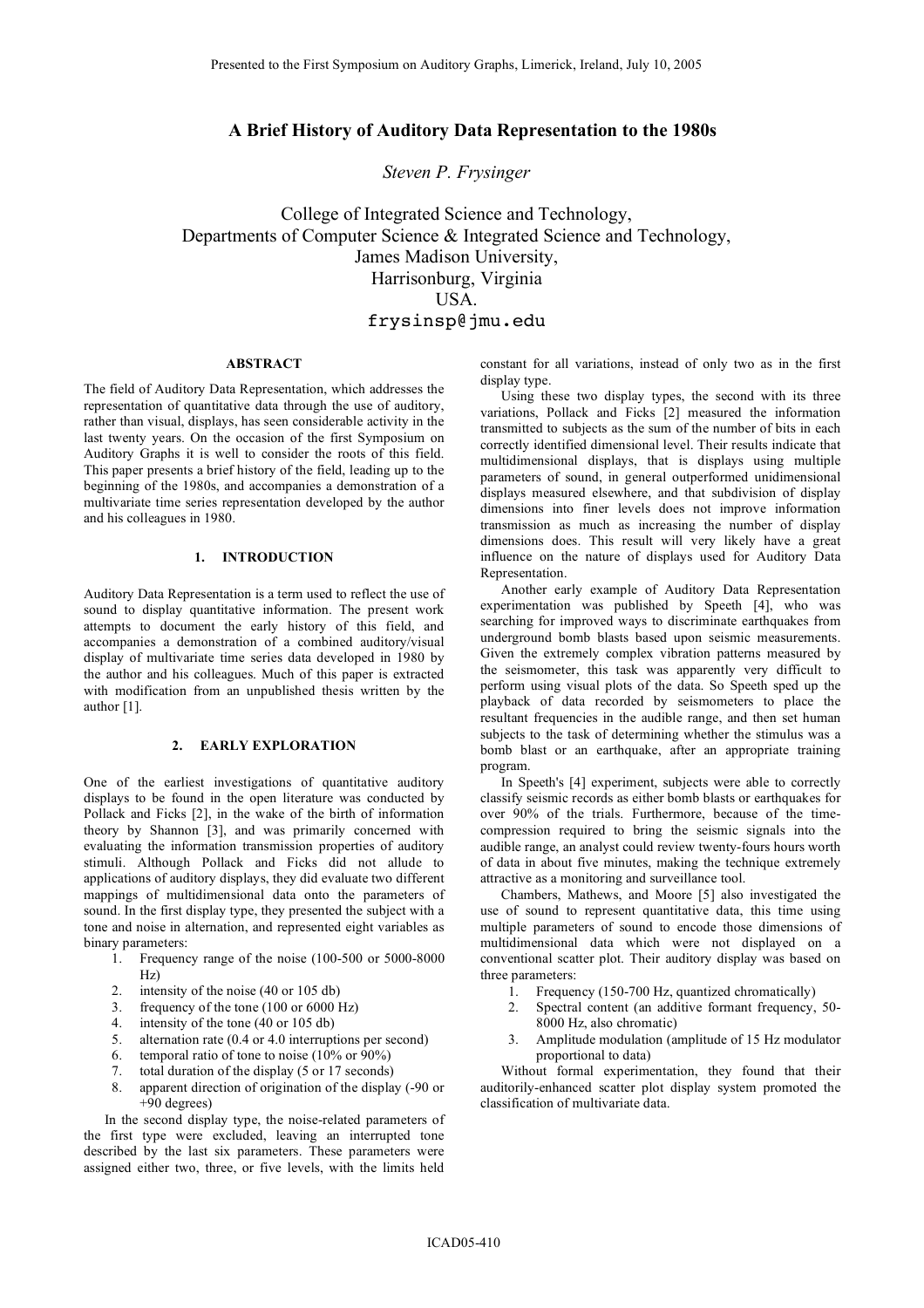## **3. BATTLE SONGS AND IRISES**

A more comprehensive study of Auditory Data Representation was published by Bly [6] in her thesis, wherein she evaluated auditory displays for three classes of data: multivariate, logarithmic, and time-varying.

In considering multivariate data, Bly [6] was interested specifically in discriminating non-ordered sets of multivariate data points, and in attempting to classify an unknown data point as belonging either to one set or the other. In her multivariatedisplay system, one data point (either an unknown or a representative of a set) would be sounded at a time, with its various dimensions (up to seven) mapped onto the following parameters of sound:

- 1. Frequency (48 chromatic levels, from 130 to 2000 Hz);
- 2. Intensity (12 levels from "very soft to very loud");
- 3. Duration (201 levels from 50 to 1050 msec);
- 4. Fundamental waveshape (128 levels from pure sinusoid to random noise);
- 5. Attack envelope (15 levels from "long attack" to constant amplitude);
- 6. Fifth harmonic (128 levels from pure sinusoid to random noise added to the fundamental);
- 7. and ninth harmonic (128 levels from pure sinusoid to random noise added to the fundamental).

One data set to which she applied her auditory display technique was the Iris data set of Fisher [7]. These data characterize samples of three different species of flower using four measurements per plant (sepal length, sepal width, petal length, and petal width). Although one species is easily distinguishable, the other two have some overlap with each other, and thus present a problem to the analyst attempting to classify an individual plant as belonging to one species or the other. Displaying the 4-dimensional data auditorily, Bly [6] found that most observers could correctly classify all but one or two of the samples.

In representing logarithmic data, Bly [6] was motivated by the logarithmic relationship between frequency and pitch, and therefore encoded the exponential variable in pure frequency without conversion to a chromatic scale. She found that the resulting displays were useful in highlighting features in seismic records of earthquakes.

Finally, Bly [6] represented time-varying multivariate data with the frequency and intensity of multiple tones. To help distinguish the tones, different waveforms were used for each, though waveform itself did not correspond to a dimension of the data. She applied this technique to simulated, two-sided military battles by assigning one tone (sinusoidal or noisy) to each side. The frequency of each tone represented the number of units that side had at the front, and the intensity represented the number of units in transit to the front. In the resulting "battle songs" listeners were able to distinguish battles which had the same outcome but which evolved differently, although they apparently had difficulty tracking the tones for each side independently.

To validate her approach to Auditory Data Representation, Bly [6] conducted a series of formal experiments on multivariate data displays. The experiments considered two 6 dimensional data sets which differed by translation, scaling, or correlation, and tried sound only, graphics only, and bimodal displays. She also experimented with changes in the mapping of data values to sound parameters and changes in training methods. In all experiments, the subjects were classifying an unknown test sample as belonging either to one set or the other, which sets differed in a well-defined way made known to the subjects beforehand by unrestricted training.

The most telling experiment used data sets which were completely non-overlapping only in six-space, thus representing a clear multivariate discrimination problem. Bly [6] compared her auditory display scheme to a visual scatterplot, and also to a combined (redundant) auditory/visual representation. The results of this experiment indicate that the auditory display was at least as effective as the visual display, and that the combined display outperformed them both.

## **4. ACOUSTIC CHROMATOGRAPHY**

Morrison and Lunney [8], interested in presenting analytical chemistry data to visually impaired students, developed a somewhat more elaborate scheme for representing infrared spectral data in sound. In one of their representations, the pitch of a tone is proportional to the frequency location of the infrared peak it represents. These are first played sequentially in descending pitch order, with note durations proportional to the intensity of the represented infrared peak, producing a descending arpeggio of varying member note intensity. Then the same data are played sequentially in descending order of peak intensity with equal note durations. Finally, a chord (usually highly-dissonant) is formed by sounding all of the peak-notes at once with equal intensity. They informally found that identical matches were reliably made from a set of spectra produced by approximately twelve organic compounds.

Similarly Yeung [9], in preparing an audible display for experimental data from analytical chemistry, sought auditory parameters exhibiting continuity in scaling and relative independence from each other. His parameters were

- 1. Frequency (two dimensions, 100-1000 and 1000- 10,000 Hz, logarithmically indexed)
- 2. Intensity
- 3. Damping
- 4. Direction (left to right)
- 5. Duration/Repetition
- 6. Rest

His display consisted of data vectors, each dimension of which corresponded to the detected levels of various metals in a given sample, with one vector per sample. The analysis task involved classifying a given vector as belonging to one of four sets, after having been trained with vectors from those four sets. Although Yeung did not compare the performance of his subjects using the auditory display with that of any other display, he noted that all of his subjects achieved the 98% correct classification rate after (at most) two training sessions.

## **5. ECONOMIC INDICATORS**

Mezrich, Frysinger, and Slivjanovski [10] developed a dynamic representation employing both auditory and visual components for multivariate time-series displays. Such data play an extremely important role in human decision making.

Time-series data are best characterized as discrete functions of an ordered independent variable which is often, though not always, a quantized representation of time. Multivariate timeseries are multiple functions of the same independent variable. These functions may be independent, correlated, or exhibit some other relationship or pattern.

Time-series data are often displayed visually in x-y plots, with the multiple dimensions either overlaid, stacked, or displayed on separate axes. Such visual displays are almost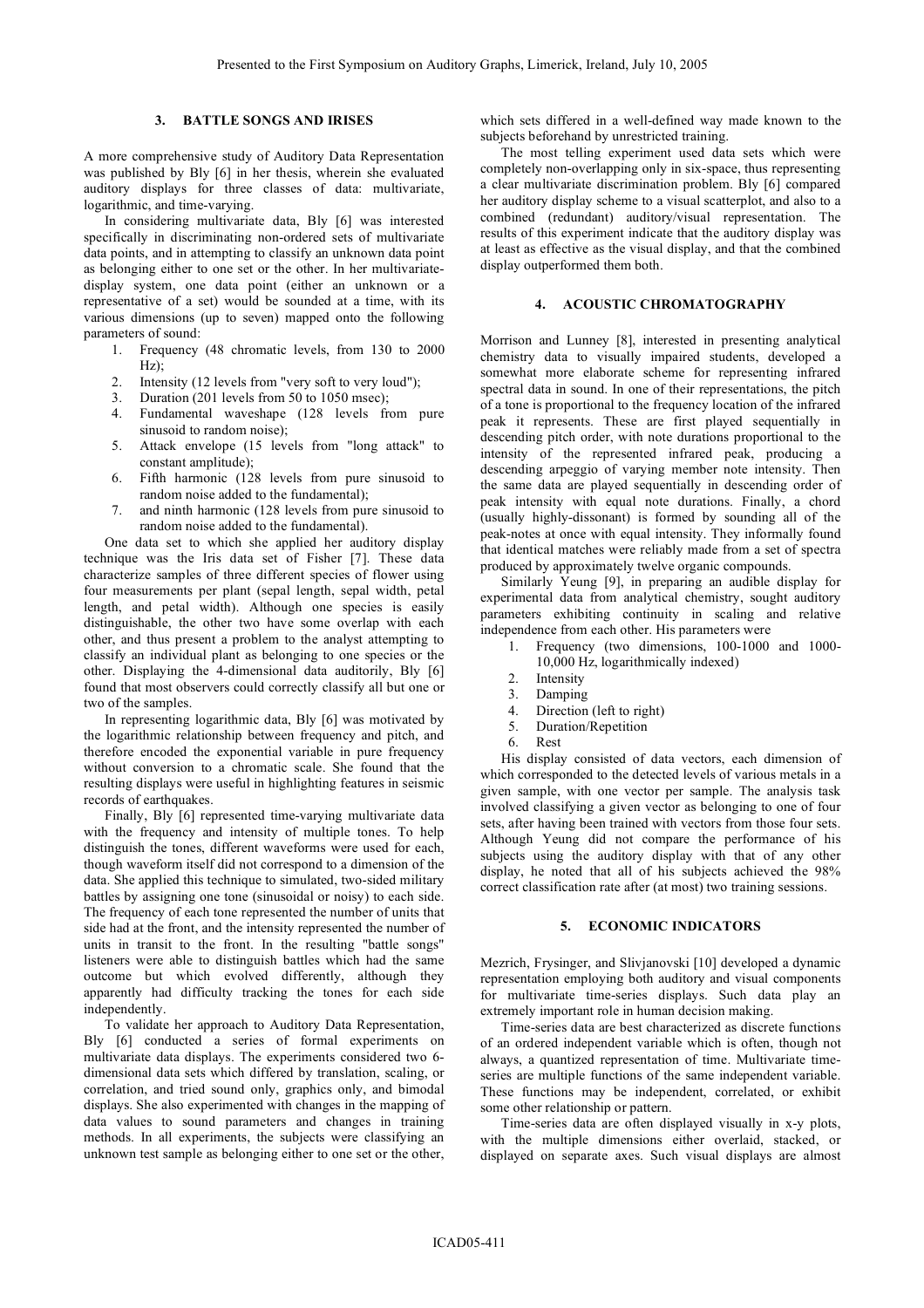always static; all of the available data are drawn on the display at once and then examined by the analyst.

The dynamic representation developed by Mezrich et al. [10] represents multivariate time-series redundantly, employing both auditory and visual components. Although this representation was intended for oil well log data, a type of multivariate time-series common to the oil exploration industry, the proprietary nature of such data made it difficult to gain access to meaningful examples. Thus, they turned to economic indicators, which are statistically similar to well logs, and are generally in the public domain.

Individual economic indicators are univariate time-series describing the temporal fluctuations of such things as car sales and housing starts. They are not usually of interest individually, but when combined they form a window onto the state of the economy. The difficulty is that there are no widely-accepted models for the interactions among these indicators; in practice they are simply co-plotted on a visual display and analyzed for "interesting behavior". Unfortunately, the visual displays are too complex for meaningful visual inspection, especially when the number of indicators grows. As a result, the indicators are often grouped by weighted linear combination into a single index, which is then used as an economic predictor. The problem with this is that, lacking well-founded models of interaction among the indicators, the weighted combinations have questionable validity and tend to throw away information which was available in the individual time-series.

The representation developed by Mezrich et al. [10] allows the analyst to "view" (i.e. hear and see) the unperturbed indicators without experiencing "sensory overload", and further permits interaction with the data display which was not previously available. In their scheme, the analyst is confronted at any moment with one multivariate sample from the timeseries, rather than the whole data set. These samples are displayed in succession, forming "frames" of data analogous to frames in a movie. Each frame consists of a collection of visual objects whose position and size correspond to the dependent variable values, and a collection of simultaneously-sounding musical notes whose frequencies correspond to the same dependent variable values.

The auditory representation used for these multivariate timeseries assigned one "voice" to each variable. The chromatic frequency of the voice was proportional to the value of each variable, and all other parameters (such as intensity and attack) were held constant. Because the voices for all variables used the same range of frequencies, they could overlap as they progressed in succession. The default condition assigned the same waveform to all voices, so that they were essentially indistinguishable; however, the analyst could interactively "enhance" one or more variables by assigning its voice a brighter waveform (i.e. one with more harmonics), "mute" a variable by assigning its voice a pure sinusoidal waveform, or simply remove a variable from the display altogether. The homogeneous assignment seemed to be effective at promoting global pattern recognition, while the interactive enhancement facility permitted local scrutiny at the analyst's discretion, although this observation has never been tested formally.

The temporal nature of the representation permitted novel interactions with the display. For example, the analyst could "play" the data either forward or backward in the independent variable, providing two distinct (though not independent) "views" of the data. Furthermore, sub-series could be marked, saved, and played in temporal juxtaposition with each other to facilitate comparisons.

To formally evaluate the effectiveness of this bimodal data representation, Mezrich et al. [10] compared it to three commonly-used static visual representations, manipulating the degree of correlation of the randomly generated stimulus timeseries, and measuring the psychophysical threshold of correlation detection for each display technique. A secondary manipulation was the number of samples in the stimulus timeseries.

The results of their experiment indicated that the dynamic auditory/visual display outperforms the static visual displays with one notable exception. When a visual display was constructed of overlaid time series plots, it was outperformed by the dynamic display only for small sample sizes (i.e. series lengths), and became essentially equivalent to the dynamic display for longer series. Mezrich et al. [10] conjectured that this result reflects the fact that both the dynamic display and the overlaid static display facilitate global pattern recognition, while the stacked and separate-axis displays required local pattern recognition by feature scrutiny. Within the realm of global pattern recognition, the dynamic display allowed the subject to detect correlation with fewer points than were required when using the overlaid display.

In subsequent experiments, Frysinger [1] further examined the performance implications of different data set sizes, as well as different detection tasks.

#### **6. CONCLUSIONS**

The foregoing illustrates two important points about the field of Auditory Data Representation. The first of these is that the idea of displaying data through sound has been with us for quite some time. The second, though, is that relatively little progress was made in the field until the 1980s and early 1990s (e.g. when the International Conference on Auditory Display series commenced). There is at least one technological reason for this, in that ready access to digital sound generation technology didn't become available until the advent of sound generation cards for personal computers in the mid-1980s, as well as the development of the MIDI standard.

While Auditory Data Representation is still not a standard feature of commercial spreadsheet packages, the historical foundation suggests that such an outcome is possible. What is lacking is scientifically-informed guidance in the use of sounds for data representation. While visual displays have been used for centuries without a good psychophysical framework, auditory displays are somewhat less intuitive, and the field will therefore benefit greatly from rigorous and accessible research.

### **7. REFERENCES**

- [1] S. P. Frysinger, *Pattern Recognition In Auditory Data Representation*, Unpublished Thesis, Stevens Institute of Technology, 1988.
- [2] I. Pollack and L. Ficks, "Information of Elementary Multidimensional Auditory Displays," Journal of the Acoustical Society of America, vol. 26, pp. 155-158, 1954.
- [3] C. E. Shannon, "A Mathematical Theory of Communication," Bell System Technical Journal, vol. 27, pp. 623-656, 1948.
- [4] S. D. Speeth, "Seismometer Sounds," Journal of the Acoustical Society of America, vol. 33, pp. 909-916, 1961.
- [5] J. M. Chambers, M. V. Mathews, & F. R. Moore, "Auditory Data Inspection," Technical Memorandum 74- 1214-20). Murray Hill, NJ: AT&T Bell Laboratories, 1974.
- [6] S. Bly, "Sound and Computer Information Presentation," Unpublished doctoral dissertation, University of California, Davis, 1982.